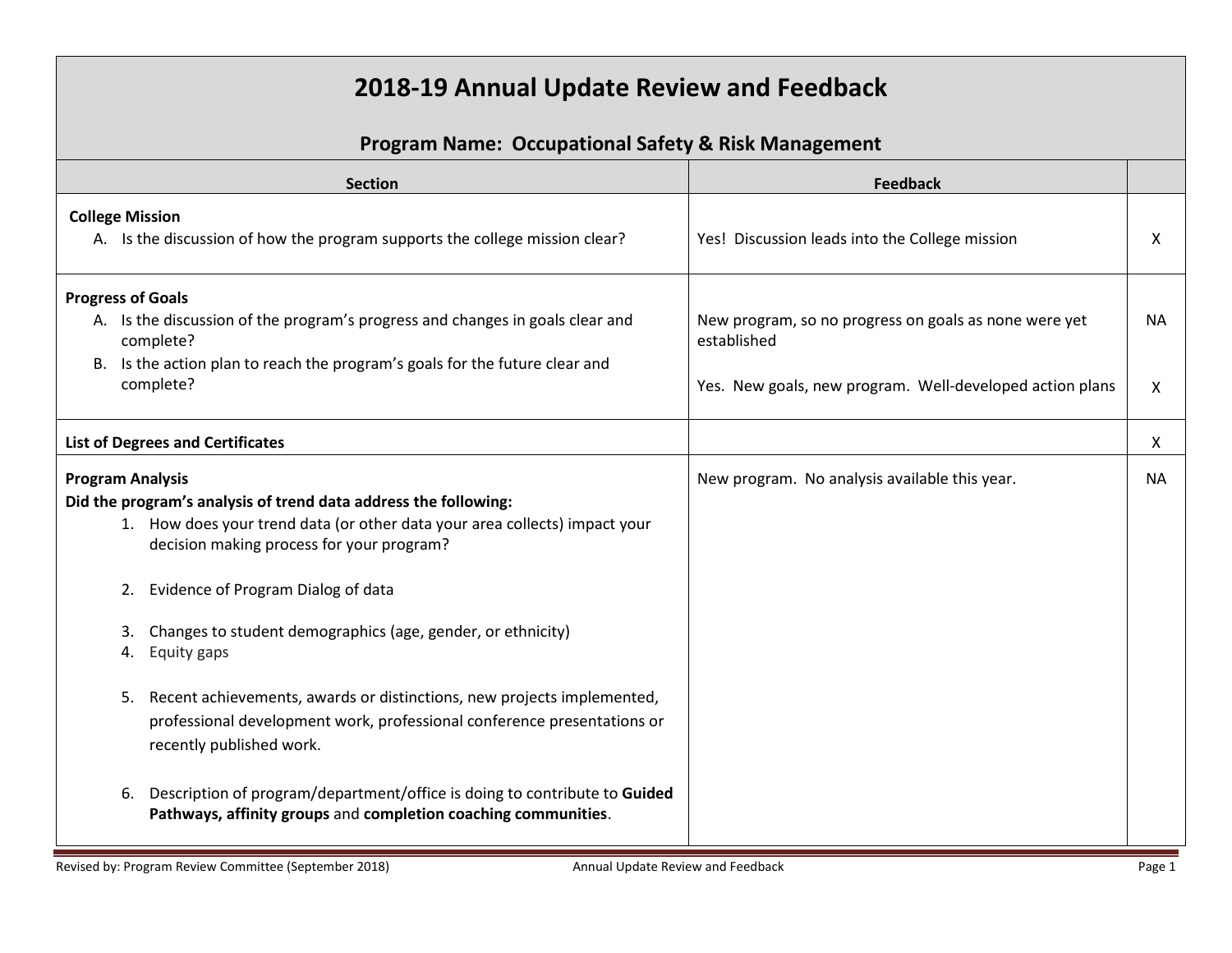| 7. Explanation of role if involved in Dual Enrollment, Inmate Education, or<br>Rural Initiatives.                                                                     |                          |           |
|-----------------------------------------------------------------------------------------------------------------------------------------------------------------------|--------------------------|-----------|
| <b>Resource Request and Analysis</b><br>A. Were discussions for resources received from previous program review cycle<br>included for each applicable section?        | New program              | <b>NA</b> |
| <b>Conclusion</b><br>A. Does the conclusion provide a clear overview of the program?                                                                                  | Well rounded conclusion! | X         |
| Have all the appropriate forms been completed?<br>A. Human Resources<br>a. Additional positions - with form(s)<br><b>B.</b> Resource Requests<br>a. Request-with form | None were indicated      |           |
| <b>Assessment</b>                                                                                                                                                     | New program              |           |
| <b>Certificate Form:</b><br>A. Have programs with stackable Certificates of Achievement completed<br>Certificate Forms?                                               | CTE form included        |           |